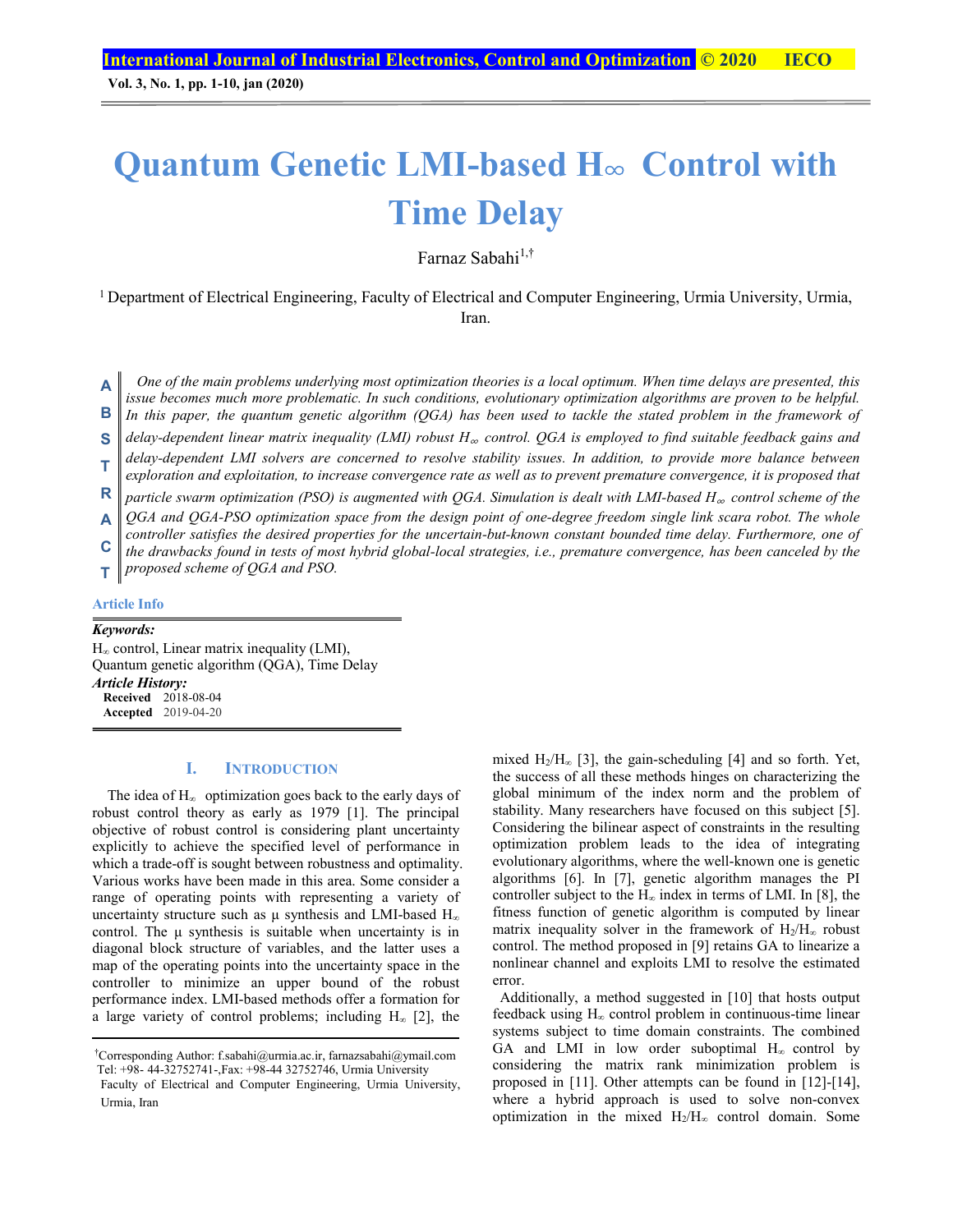researchers tried to solve the time delay problem associated with the  $H_{\infty}$  control with hybrid approach [15]. In [16], mixed H2/H∞ control is proposed for Two-Time-Scale Markovian Switching Production-Inventory Systems.

However, time delay restricts the controller functioning, which may be led to the instability of the whole system. Consequently, it is imperative to analyze time-delay effects for control systems. Using Type-II fuzzy logic to deal with time delay is proposed in [17]. In [18], a robust genetic control design is proposed that applied for a class of uncertain neutral delay system. In [19],  $H_{\infty}$  control is used for an uncertain mechanical system with input time delay. The asymptotic stability analysis problem in [20] is considered where each subsystem of large-scale linear systems has time delay as well as the delay interconnections of subsystems is also considered. In [21],  $H_{\infty}$  performance for building structures is described by the delay-dependent feedback control, using a hybrid of GA and LMI.

GA, the simplest random-based approaches, is effective in a situation with little knowledge about the search space and is best for those problems with a clear way to evaluate fitness such as in our situation. In GA, we evolve solutions over the iterations/generations. However, there are shortages associated with GA such as slow convergence rate and premature convergence. Dealing with these deficiencies is an interesting field of research.

Some recent works have addressed approaches requiring genetic algorithm runs several times [6, 22], while more interesting techniques aim to find properly tuned parameters of GA during any attempt of search [22]-[24]. Another insight is using the heuristic approaches to improve the performance of genetic algorithm such as those are done in [25] where particle swarm optimization (PSO) is applied to enhance GA's individuals. Over the last decade, the possibility to emulate a quantum computing has led to a new class of GAs known as "Quantum Genetic Algorithms" (QGAs) [26]. In the comparison of QGA with GA, it has been shown that QGA is described by less population size, higher convergence rate, and strong global search capability [27]. From the recent successful application of QGA, one can mention task sequence planning [28] that the efficiency, stableness, and cost of a complex assembly system depends on it. An improved version of quantum genetic algorithm is suggested by considering frog-leaping algorithm, simulated annealing, and the quantum variation [29].

 Here, we investigate a method consist of quantum genetic algorithm (QGA) and linear matrix inequality (LMI) in  $H_{\infty}$ control framework, to explore the bilinear relation between the controller gain and lyapunove matrix. In our method, the stability conditions in the presence of input time delay are formulated by linear matrix inequalities; performance index is regarded as optimization objective and searching for output feedback gain, the optimal result, is done by QGA. Specifically, we propose a framework of quantum genetic LMI-based  $H_{\infty}$  control. We also suggest a new combination  $OGA$  and PSO applied it to LMI-based  $H_{\infty}$  control. According to the obtained results, it has been provided outstanding performance. We provide two flowcharts for the proposed structure as well as its combination with PSO. This framework uses different update rules, advanced techniques like combination with local search, and a new generational scheme. Indeed, the proposed approach here is rather a practical one to overcome the deficiencies of GA. Specifically, one of the problems associated with many hybrid global-local strategies including GA is premature convergence. Simulation results show that this issue has been extensively canceled by the proposed scheme of QGA and PSO.

The arrangement of this paper after this introduction is as follows, and the second section is dedicated to preliminary assumptions about the system and the formulation of the  $H_{\infty}$ control problem in linear matrix inequality framework. A brief explanation about QGA is drawn in Section III. The proposed method allows computing a control law by output feedback gain which genetic algorithm globally searches it and implicitly involving stability conditions in the presence of time delay with taking advantage of linear matrix inequalities is described in the fourth section. The hybrid algorithm of QGA with particle swarm optimization for the proposed LMI-based H∞ control scheme is also explained in Section IV. Section V illustrates simulation results of the proposed frameworks that are done by Matlab. Finally, the conclusion appears in Section VI.

#### **II. PROBLEM STATEMENT**

 Consider a linear time-invariant plant *P(s)* which is termed by:

$$
\begin{bmatrix} z(s) \\ y(s) \end{bmatrix} = P(s) \begin{bmatrix} w(s) \\ u(s) \end{bmatrix}
$$
 (1)

where  $w$  is exogenous input  $u$  is control input,  $z$  is controlled output, and *y* is measured output subject to physical constraints. H∞ control problem finds the output feedback control law, *u=ky* such that for a given scalar *γ>0* the closed-loop transfer function from *w* to *z* follows as:

$$
||T_{zw}||_{\infty} < \gamma \tag{2}
$$

where  $\|\;\|$  denotes the H<sub>∞</sub> norm. The framework of the plant and controller are shown in Fig. 1-A and the block diagram of the augmented system reflecting the uncertainty of the model is shown in Fig. 1-B.

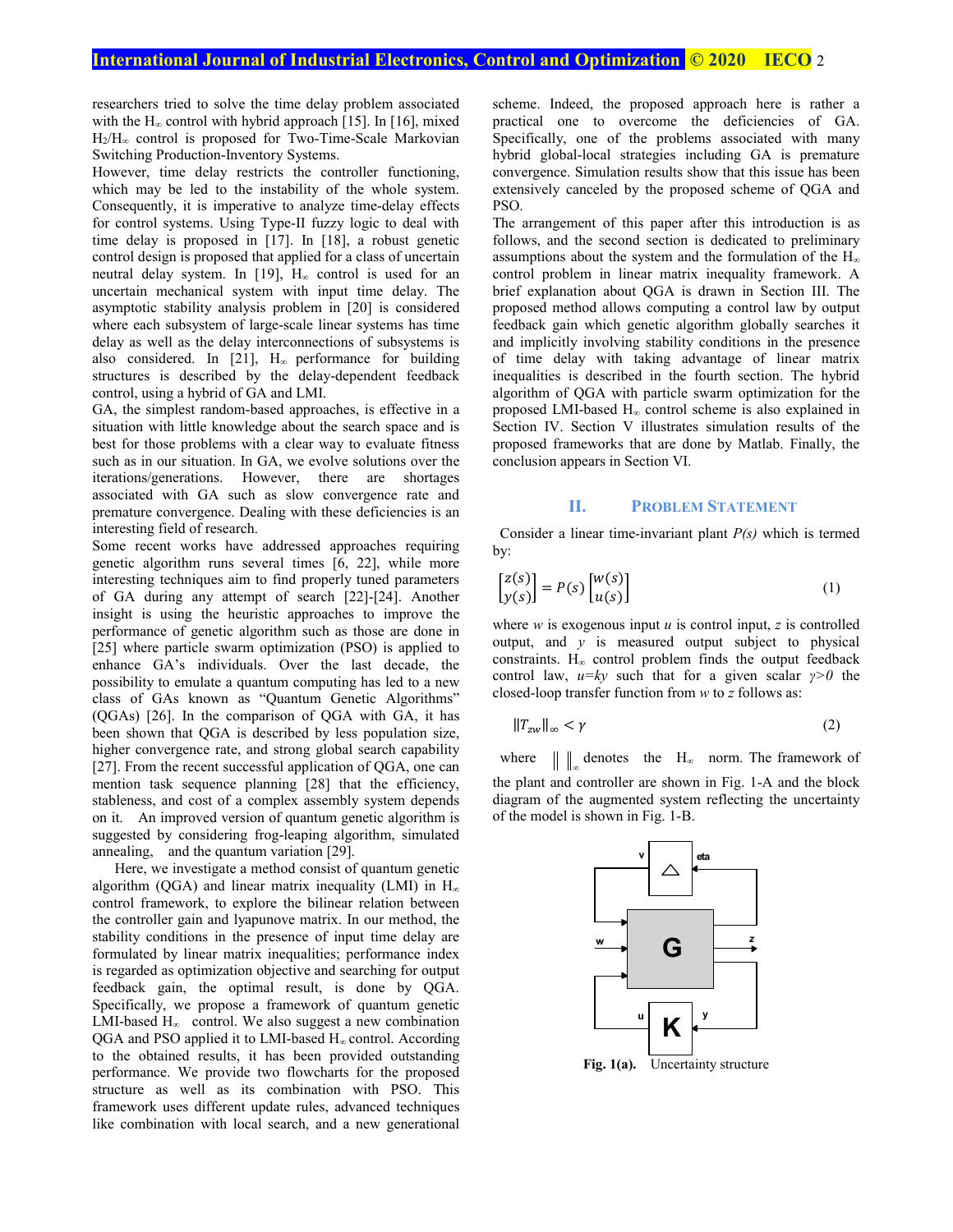## **International Journal of Industrial Electronics, Control and Optimization © 2020 IECO 3**



**Fig. 1(b).** Augmented system

Consider the minimal realization of plant *P(s)* as follows [30]:

$$
P(s) = \begin{bmatrix} D_{11} & D_{12} \\ D_{21} & D_{22} \end{bmatrix} + \begin{bmatrix} C_1 \\ C_2 \end{bmatrix} (SI - A)^{-1} (B_1, B_2)
$$
  
\n
$$
A \in R^{n \times n} \ D_{11} \in R^{p_1 \times m_1}, D_{22} \in R^{p_2 \times m_2}
$$
 (3)

We assume: *i)*  $(A, B_2)$  is stablizable and  $(A, C_2)$  is detectable  $ii)D_{22}=0$ 

By defining the following controller *k(s)*:

$$
K(s) = D_K + C_K(SI - A_K)^{-1}B_k
$$
 (4)

The closed transfer function from *<sup>w</sup>* to *z* is:

$$
T_{zw} = D_{cl} + C_{cl}(SI - A_{cl})^{-1}B_{cl},
$$
  
\n
$$
A_{cl} = \begin{bmatrix} A + B_2D_kC_2 & B_2C_k \\ B_2C_k & A_k \end{bmatrix}
$$
  
\n
$$
B_{cl} = \begin{bmatrix} B_1 + B_2D_kD_{21} \\ B_kD_{21} \end{bmatrix},
$$
  
\n
$$
C_{cl} = [C_1 + D_{12}D_kC_2 & D_{12}C_k] ,
$$
  
\n
$$
D_{cl} = D_{11} + D_{12}D_kD_{21}
$$
 (5)

With taking advantage of the bounded real lemma (BRL) [31], the H<sub>∞</sub> norm constraint  $||T_{zw}||_{\infty} < \gamma$ , can be convinced by the feasibility of the following matrix inequality:

$$
\begin{bmatrix} A_{cl}^T P + P A_{cl} & P B_{cl} & C_{cl}^T \\ * & -\gamma I & D_{cl}^T \\ * & * & -\gamma I \end{bmatrix} < 0
$$
 (6)

The notation \* indicates terms that can be induced by symmetry.

Matrix inequality (6) is LMI if the controller parameters  $A_{cl}$ ,  $B_{cl}$ ,  $C_{cl}$ ,  $D_{cl}$  are known. Now, let us consider the state space description of time-invariant system with an input time delay as:

$$
y = C_y x + D_{yw} w + D_{yu} u(t - \tau) \n\dot{x} = Ax + Ew + Bu(t - \tau) z = C_z x + D_{zu} u(t - \tau) \n\tau
$$
\n(7)

where x is the state.

Consider the control signal as follows:

$$
u = Fy = FCx \tag{8}
$$

The following theorem affords sufficient conditions in the presence of delay for feedback LMI-based H∞ control.

*Theorem* 1 [21]."Given a scalar  $\tau_l$  the closed-loop system is asymptotically stable with H∞ performance index, *γ>0*, for any constant time-delay satisfying  $0 \le \tau \le \tau_1$ , if there exist matrices  $F, P > 0, Q > 0$ ,  $Z > 0$ ,  $X$  and  $Y$  satisfying the matrix inequalities Equ. (9).

 This theorem states that the stability within maximum practicable delay bound is guaranteed and designing a delay-dependent feedback controller based on LMI is promising.

To prove this theorem, we choose the following Lyapunov function [21]  $V(q(t)) = q^T P q + \int_{-\tau}^0 \int_{t+\beta}^t \dot{q}^T Z \dot{q}$  $\int_{-\tau}^0 \int_{t+\beta}^t \dot{q}^T Z \dot{q} \ dt d\beta \ +$  $\int_{t-\tau}^{0} \int_{t+\beta}^{t} q^{T}Qq$  $\int_{t-\tau}^{0} \int_{t+\beta}^{t} q^{T} Q q dt d\beta$ , where  $P = P^{T} > 0$ ,  $Z = Z^{T} > 0$ ,  $Q =$  $Q<sup>T</sup> > 0$  are need to be chosen first. By taking the derivative of this Lyapunov function along the state trajectory and using Leibniz-Newton formula, we found that to guarantee stability and convergence, Equ. (9) must be satisfied. Therefore, for any gain we need to examine Equ. (9). Note that LMI Equ. (9) is said to be convex if the output feedback gain *F* is given.

#### **III. QUANTUM GENETIC ALGORITHM**

Genetic algorithms (GAs) are popular heuristic optimization methods inspired by Darwinian natural selection that are based on mutation, crossover, selection, etc. The possibility to emulate a quantum computing has led to a new class of GAs known as "Quantum Genetic Algorithms" (QGAs) [26]. Quantum Genetic Algorithm (QGA) uses quantum bit coding and quantum gate as operators to complete the evolution process.

 Based on quantum mechanics, the evolution of an isolated quantum system is engaged by the Schrödinger equation:  $i\hbar \frac{\partial}{\partial t} |\psi(t)\rangle = H(t)|\psi(t)\rangle$ , where *i* presents the imaginary number  $\sqrt{-1}$  and  $\hbar$  a Planck constant. The smallest unit of information in quantum computing is addressed in a two-state is called a qubit that may be in the "1" state, in the "0" state, or in any superposition of the two as follows:

$$
\begin{bmatrix}\nA_{cl}^T P + P A_{cl} + \tau_1 X + Y + Y^T + Q & P B K C - Y & P E & \tau_1 A^T Z & C_1^T \\
\ast & -Q & 0 & \tau_1 (K C)^T B_1^T Z & (K C)^T D_{12}^T \\
\ast & \ast & -\gamma^2 I & \tau_1 B_1^T Z & 0 \\
\ast & \ast & \ast & -\tau_1 Z & 0 \\
\ast & \ast & \ast & \ast & -I\n\end{bmatrix} < 0
$$
\n(9)

\n
$$
P > 0,
$$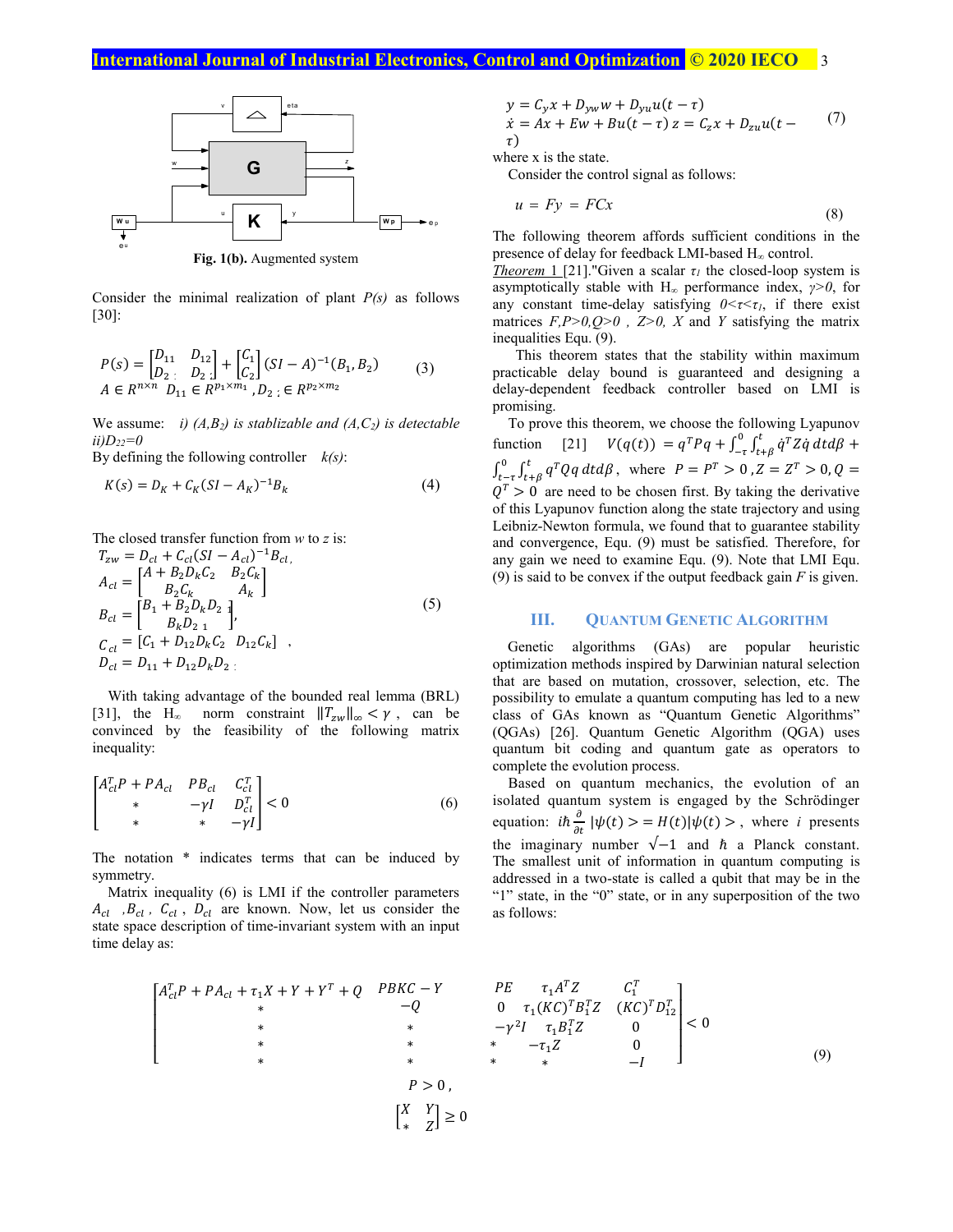$$
|\Psi\rangle = \alpha|0\rangle + \beta|1\rangle \tag{10}
$$

where  $\alpha$  and  $\beta$  are complex numbers that specify the probability amplitudes of the corresponding states.  $|\alpha|^2$  and  $|\beta|^2$  gives the probability that the qubit is in the "0" state and in the "1" state, respectively. Normalization of the state to unity guarantees  $|\alpha|^2 + |\beta|^2 = 1$ . Based on Dirac notation we have  $|\Psi\rangle = \begin{pmatrix} \alpha \\ \beta \end{pmatrix}$ , and therefore the qubit states would be  $|0\rangle = \begin{pmatrix} 1 \\ 0 \end{pmatrix}$ ,  $|1\rangle = \begin{pmatrix} 0 \\ 1 \end{pmatrix}$ . Quantum gates (Q-gates) manage qubits based on unitary transformations. Two useful Q-gates are the Hadamard (*H* gate) and rotation gate.

Quantum evolutionary algorithm is a probabilistic algorithm that maintains a population of Q-bit individuals  $Q(t) =$  $\{q_1^v, q_2^v, \dots, q_n^v\}$ , at generation v, where n is the size of population, and  $q_j^v$  is a Q-bit individual defined as

$$
q_j^{\nu} = \begin{bmatrix} \alpha_{j1}^{\nu} & \dots & \alpha_{jm}^{\nu} \\ \beta_{j1}^{\nu} & \dots & \beta_{jm}^{\nu} \end{bmatrix} \quad j = (1,2,\dots,n) \tag{11}
$$

where  $m$  is the number of Q-bits. To update a Q-bit individual  $q(\alpha_i, \beta_i)$  of *ith* Q-bit, a rotation gate  $U(\Delta \theta_i)$ is used as follows:

$$
\begin{bmatrix} \alpha'_i \\ \beta'_i \end{bmatrix} = \begin{bmatrix} \cos(\Delta\theta_i) & -\sin(\Delta\theta_i) \\ \sin(\Delta\theta_i) & \cos(\Delta\theta_i) \end{bmatrix} \begin{bmatrix} \alpha_i \\ \beta_i \end{bmatrix}
$$
 (12)

The plot of the rotation gate and Hadamard gate are depicted in Fig.2.



**Fig.2.** Polar plot of the rotation gate for Q-bit individuals [26] (left) and Hadamard gate (right)[32].

Q-bit representation has the advantage that it is able to represent a linear superposition of states. If there is, for instance, a three-Q-bit system with three pairs of amplitudes such as

$$
q_j^{\nu} = \begin{bmatrix} \frac{1}{\sqrt{2}} & \frac{1}{\sqrt{2}} & \frac{1}{2} \\ \frac{1}{\sqrt{2}} & \frac{-1}{\sqrt{2}} & \frac{\sqrt{2}}{2} \end{bmatrix}
$$
 (13)

then the states of the system can be represented as

$$
\frac{1}{4}|000\rangle + \frac{\sqrt{3}}{4}|001\rangle - \frac{1}{4}|010\rangle - \frac{\sqrt{3}}{4}|011\rangle
$$
  
\n
$$
\rangle + \frac{1}{4}|100\rangle + \frac{\sqrt{3}}{4}|101\rangle
$$
  
\n
$$
\rangle - \frac{1}{4}|110\rangle - \frac{\sqrt{3}}{4}|111\rangle.
$$
 (14)

It should be noted that the probabilities of

 $|000\rangle \cdot |001\rangle \cdot |010\rangle \cdot |011\rangle \cdot |100\rangle \cdot |101\rangle$  $\cdot$ |110 >  $\cdot$ |111 > are 1/16, 3/16, 1/16, 3/16, 1/16, 3/16, 1/16, and 3/16, respectively. As a result, the three-Q-bit system contains information of eight states. Evolutionary computing with Q-bit representation has a higher population diversity in comparison. Only one Q-bit individual is enough to represent eight states; however, in binary representation, we need eight strings, (000), (001), (010), (011), (100), (101), (110), and (111) to do it.

A chromosome is simply a string of  $m$  qubits that forms a quantum register. A typical quantum chromosome is shown in Fig. 3.

|                 | $\alpha$ 0 | <b>A</b><br>∽⊥ | $\alpha$ | $\alpha$ 3 | α4 | α5           | $\cdots$ | αn |
|-----------------|------------|----------------|----------|------------|----|--------------|----------|----|
|                 | $\beta$ O  | β1             | ٢۵       | o٠<br>ps   | ŘИ | $\sim$<br>pɔ | 1.111    | pn |
| <b>Barriott</b> |            |                |          |            |    |              |          |    |

Gene 1 Gene 2

**Fig.3.** A typical quantum chromosome.

## **IV. QUANTUM GENETIC ALGORITHM**

#### *A. Convex formulation*

When feedback gain *F* is unknown, the convex algorithms could not be applied. QGA cannot give a solution for *F* and *P* at the same time of Equ. (9). But if *F* has been given, Equ. (9) would be convex and LMI solver can find *P* from Equ. (9). The proposed approach takes advantages of QGA to search *F* and then use LMI solver to solve *P* to preserve stability in the presence of time delay.

#### *B. Proposed QGA-LMI*

 The QGA –LMI approach in the present steps is considered.

*Step 1: Encoding*: Each feedback gain vector *F* that QGA searches it, is considered as an individual. The range of gain is limited.

*Step 2: Initialization:* set  $v = 0$  *and* initialize  $Q(v)$ to  $1/\sqrt{2}$ , *N* individuals, *R(v)*s, are generated randomly.

*Step 3: Producing binary quantum*  $R(v)$  *by observing*  $Q(v)$  *states:* a binary chromosome is a solution of length n. Making a binary chromosome is done by observing  $Q(v)$  states and we use the following equation:

$$
x_{ji}^r = \begin{cases} 0 & U(0,1) < \alpha t_\pi^2 \\ 1 & \text{otherwise} \end{cases} \tag{15}
$$

where  $U(.,.)$  is a function that produces random numbers uniformly.

*Step 4: Cost assignment and Evaluation of*  $R(v)$ *: The cost* is defined as inthe verse of minimum *T* that *T* is obtained by *feasp* function. The function *feasp* solves the following auxiliary convex program[33]:

Minimize *T* subject to  $L(x) - J(x) < TI$ ,

where  $x$  is the vector of (scalar) decision variables and  $T_{min}$ is the minimized value of  $T$ . Evaluation process is a little different and divided in two cases.

*Case I*: When  $R(v)$  is infeasible, *i.e.*, it does not fulfill Equ. (9): It is not necessary to determine admissible delay. The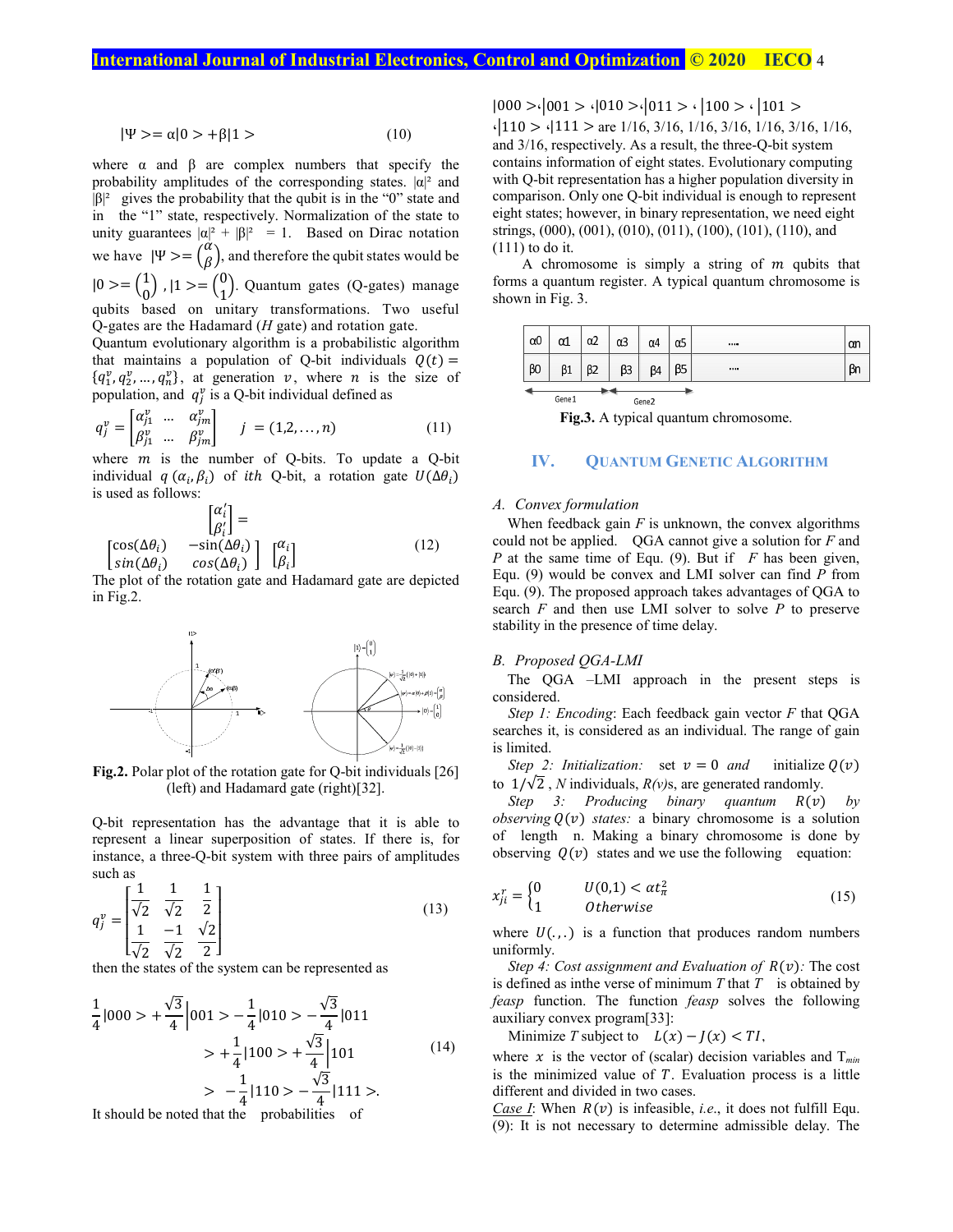## **International Journal of Industrial Electronics, Control and Optimization © 2020 IECO 5**

value of  $\Delta \theta_i$  is assigned a large negative value to increase the probability of state  $|0 \rangle$ . In this case, the cost value corresponds to it will be assigned large enough in order to have a chance to discard this feedback gain.

*Case II*: When  $R(v)$  is feasible, *i.e.*, it does fulfill Equ. (9): The maximum admissible time delay,  $\tau_l$ , would be computed by the bisection method. The value of  $\Delta\theta_i$  is assigned a large positive value to increase the probability of state  $|1\rangle$ . The cost of  $R(v)$  is determined according to its cost value. This step is repeated for the number of individuals.

*Step 5: Update* (*v*) : This updating is done based on rotation Q-gate by finding a probabilistic value of α and β.

*Step 6: selecting the best solution among*  $K(v-1)$  *and*  $R(v)$  and store it in  $K(v)$ .

These steps go on until the number of generation is reached. The diagram of the algorithm is shown in Fig.4 in details.

#### *C. co-Evolutionary QGA-LMI with Particle Swarm Optimization*

 Exploration and exploitation are two challenging objectives of global search procedures. In the lack of prior knowledge, knowledge about the problem is gathered by uniform measurements over the solution domain. Exploration assures that searching to find a consistent estimate of the optimum is done appropriately. Exploitation searches around the best solution. In order to balance between exploration and exploitation, search methods are combined with each other.

Particle swarm optimization [34] is one of the population-based algorithms to find global optimum, it employs social interaction. Particle trajectories regulate social rules. At each time step, fitness function demonstrating a quality measure is computed by the position of each particle, as input. Changing velocity explores solution space. Current location of each particle is defined by the best fitness that particle has achieved in its velocity vector. In fact, solutions do not change straight in PSO algorithm. Each solution is changed over time based on its velocity vector. A swarm of particles moves across the problem space with the velocity update rule. Information distribution and merging the advantages of both QGA and PSO can lead to finding better solutions.

The cooperation of QGA and PSO can lead to a hybrid model. In that, each of QGA and PSO may be used as an optimizer of a part of solution space or pre optimizer of another. In the hybrid algorithm used here, the first population is divided into two parts randomly, next half of the population of the next generation is evolved by the PSO and the remainder by QGA. These two parts in the resulting population recombined. In the next generation, the recombined population divided into another two parts randomly and again each part evolved by PSO or QGA. Fig.5 shows the flow diagram of the described algorithm.

### **V. NUMERICAL RESULTS**

 The proposed approach is examined for a one-link scara robot that described by the following second order differential equation using Newton's second law:

$$
m\ddot{q} + c\dot{q} + gq = u,
$$
  
\n
$$
c = 5(1 + \Delta_c),
$$
  
\n
$$
g = 5(1 + \Delta_g)
$$
\n(16)

where  $\Delta$  represents uncertainty. The stat space representation of system without uncertain parameters is expressed as:

$$
A = \begin{bmatrix} 0 & 1 \\ -1 & -0.2 \end{bmatrix}
$$
  
\n
$$
B = \begin{bmatrix} 83 & 0 \end{bmatrix}
$$
  
\n
$$
C = \begin{bmatrix} 1 & 0 \end{bmatrix}
$$
 (17)



**Fig. 4.** Flowchart of QGA-LMI algorithm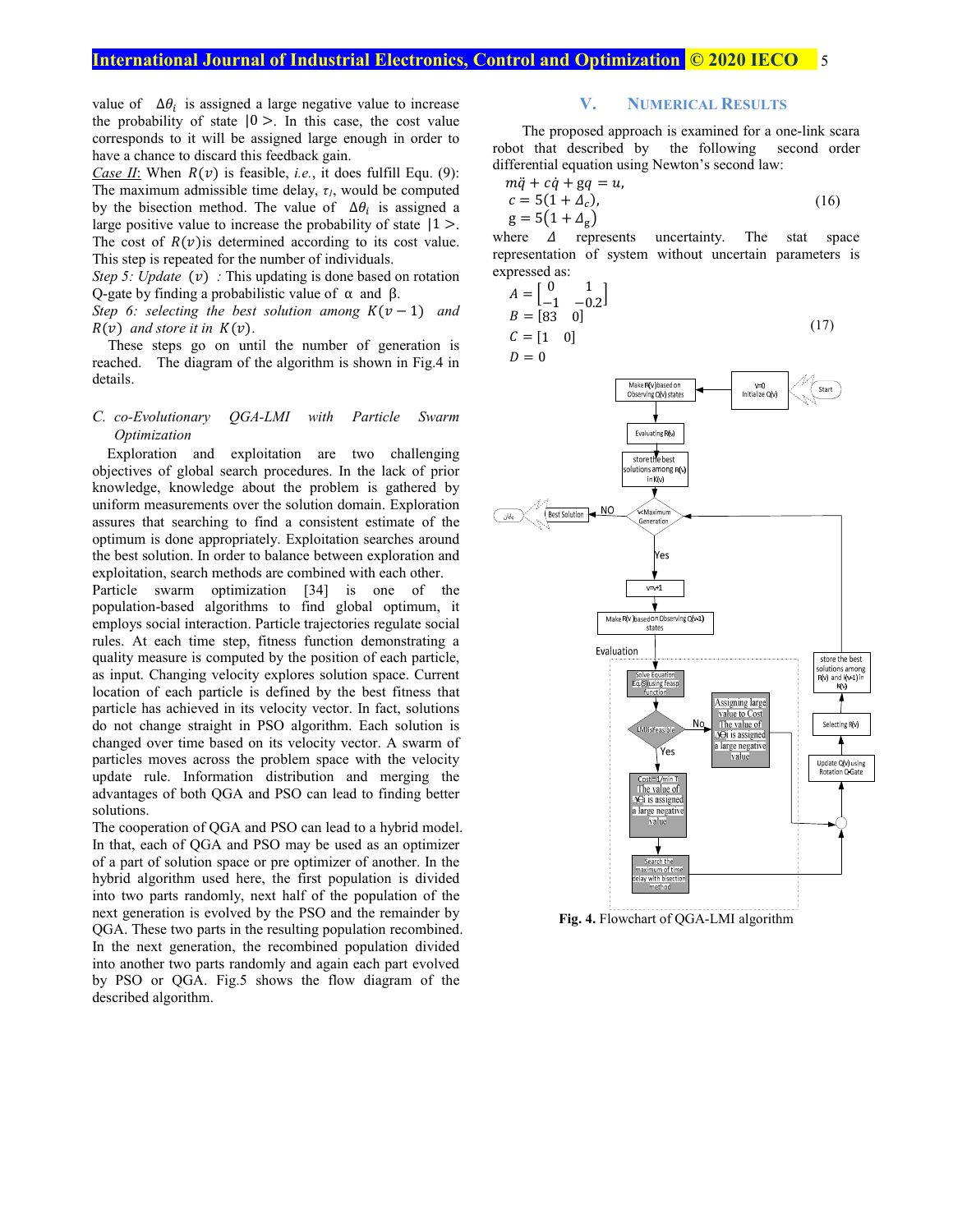

**Fig. 5.** Flowchart of QGA-PSO algorithm

The uncertain behavior of the original system can be described by an upper linear fractional transformation (LTF):

 $y = F(G, \Delta)u$  (18)

 The views of nominal open and closed loop behavior of the system without considering time delay and frequency behavior of its controller are shown in Figures 6 and 7, respectively.

We define,  $H_{\infty}$  performance, as  $\gamma=0.1$ . The feedback gain is obtained by QGA as [−78.94, −47.72] in the presence of time delay input. It should be noted that the controller is feasible for the maximum time delay  $\tau_1$  means that the designed controller can stabilize the system with  $H_{\infty}$  index,  $\gamma=0.1$ , for any delay belonging to interval [0 $\tau$ 1]. Rate of convergence with and without time delay is depicted in Fig. 8. The rate represents a normalized mean of the reduction ratio of the fitness difference per generation. As seen, in the presence of delay the system is still stable.





**Fig.6**.( **Continued**) Closed –open loop behavior of the system.

The peak control input ratio, i.e.  $u_{max}(\tau)$  $\sqrt[n]{u_{max}(0)}$  is depicted in Fig. 9. As seen, the more the ratio increases, the more the amount of time delay is. The system is stable and have a reasonable step output when the delay  $\tau$  is about 137 while the maximum estimated delay obtained 90.7562. From these results, the applicability of the proposed procedure can be concluded such that the procedure validity may remain out of the range found for delay time. Fig. 10 shows the convergence rate of cost function with the number of generation in QGA-PSO.

 Table I illustrates the results of the proposed methods based on maximum delay, time-consuming, gain found, tracking error, etc. The fifth row makes a comparison of the four algorithms in term of required time to implement the algorithm. The first row indicates the worst cost of performance. These results show that QGA-PSO algorithm finds a higher maximum delay amount with less worst cost in comparison. Time-consuming for GA-PSO is better than QGA while QGA's better than of GA. However, the complexity of QGA is less than that of GA-PSO. Results obtained by GA-PSO show that GA-PSO is better than those of GA and QGA but still the best results obtained by QGA-PSO.



**Fig.7.** Frequency behavior of the controller.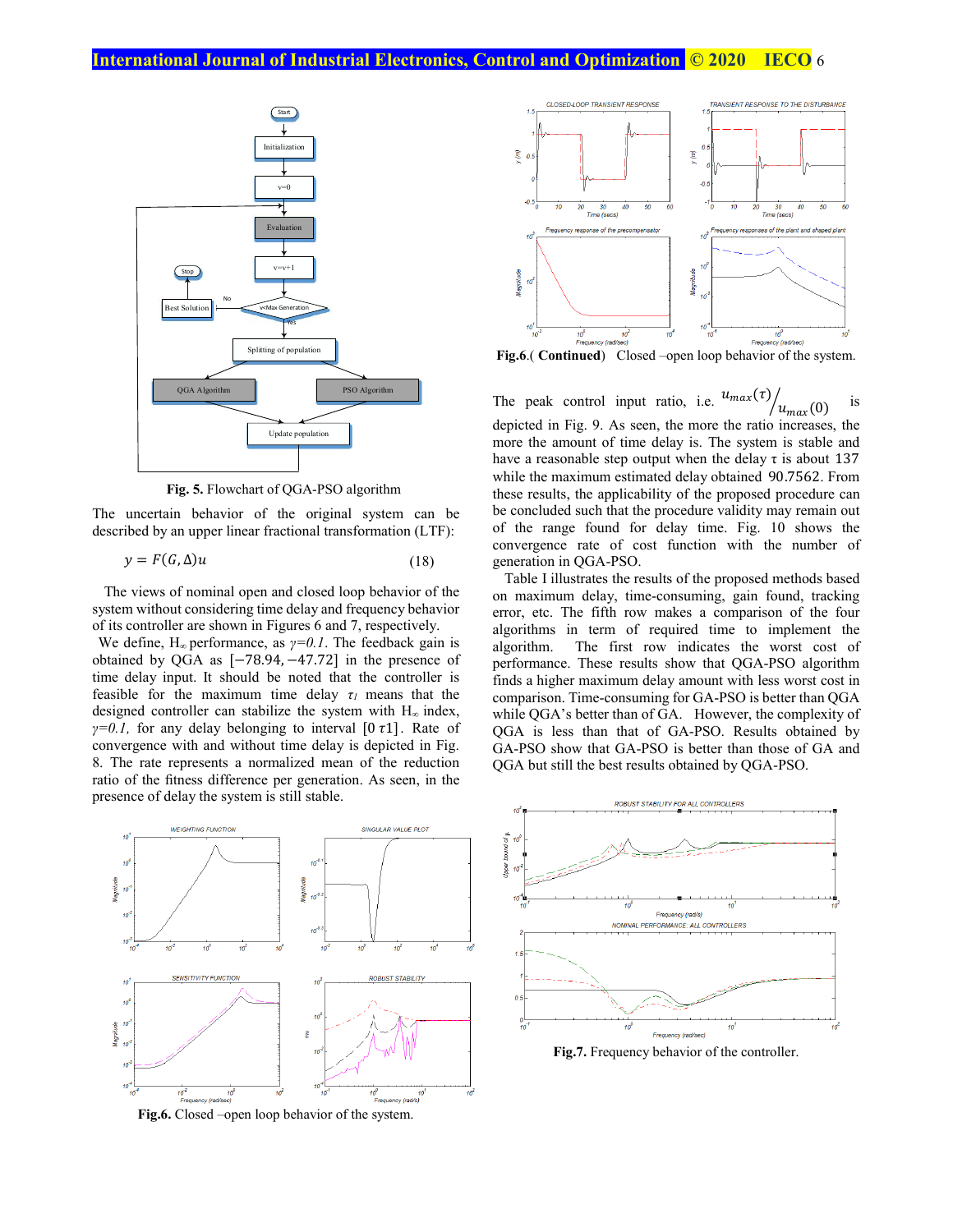## **International Journal of Industrial Electronics, Control and Optimization <b>C** 2020 IECO



**Fig.7.( Continued)** Frequency behavior of the controller.



 It should be noted that since the control law is stemmed from the output, more time is required for the model to converge to the desired output, so tracking error exists. The limited error shows the convergence and stability of the whole system. The last row in Table I shows the comparison of different algorithms in error tracking term. These results confirm the priority of QGA-PSO's performance.



**Fig.9.** Ratio of control signal vs. time delay



**Fig. 10.** Convergence rate of the cost function in QGA-PSO (Vertical axis multiplied by 10e-11).

 Moreover, the optimal solution, performance, and robust stability depend on the searching range of output feedback gain. Therefore, we can use a larger solution space for the first execution of the algorithm and after we get the early solution, change the range around the values obtained in the first execution. Table II provides the results within initial rang of  $[-100, 100]$ . As seen, not only the results is

improved especially the amount of running time in the second times of execution algorithms.

| <b>TABLE I</b>                                        |                                    |                     |                      |                   |                    |  |  |
|-------------------------------------------------------|------------------------------------|---------------------|----------------------|-------------------|--------------------|--|--|
| Comparison of Results                                 |                                    |                     |                      |                   |                    |  |  |
| Property<br><b>Worst Cost</b><br>$(10^{-11})$         | OGA <sup>a</sup><br>(NO)<br>DELAY) | QGA<br>(DELAY)      | <b>GA</b><br>(DELAY) | GA-PSO<br>(DELAY) | QGA-PSO<br>(DELAY) |  |  |
|                                                       |                                    |                     |                      |                   |                    |  |  |
|                                                       | $-0.0017$                          | 1.35                | 1.38                 | 1.00              | 1.27               |  |  |
| <b>Best Cost</b><br>$(10^{-13})$                      | $-0.0009$                          | 1.25                | 1.15                 | 1.00              | 0.871              |  |  |
| Gain                                                  | 78.2, 72.7                         | $-78.94 -$<br>47.72 | $-85.08,-67$<br>.52  | $-58.2 - 85$      | 48.68,-39.8        |  |  |
| Maximum<br>Delay                                      |                                    | 90.7562             | 82.5362              | 86.2354           | 90.3351            |  |  |
| Time<br>Consuming                                     | 120                                | 130                 | 234                  | 117               | 102                |  |  |
| (s)<br><b>Best Value</b><br>of<br>$T_{min}(10^{-11})$ | $-0.0016$                          | 0.0091              | 2.5110               | 2.1010            | 0.098              |  |  |
| <b>Iteration</b><br>Times                             | 9                                  | 15                  | 12                   | 10                | 8                  |  |  |
| Overshoot<br>(cm)                                     | 0.006                              | 0.05                | 0.025                | 0.078             | 0.02               |  |  |
| Settling<br>Time (ms)                                 | 12                                 | 35                  | 37                   | 28                | 18                 |  |  |
| Tracking<br>Error                                     | 0.0032                             | 0.029               | 0.123                | 0.031             | 0.012              |  |  |

### **VI. CONCLUSIONS**

 Little prior knowledge for modeling system when the time delay is main concern leads to a poor controller. Evolutionary algorithms can help in handling this issue. In this paper, an approach is proposed that employs quantum genetic algorithm (QGA) as a searching tool to seek feedback gain and render controller capable of non-convex optimization using LMI solver. Simulation results verify the practicality of the proposed methodology in comparison to alternative approaches. The proposed approach provides larger admissible input time delay without occurring instability. Besides, in this paper, to accelerate convergence speed without damaging the global optimum, the combination of QGA with PSO is suggested. Results show that QGA-PSO gives better solution in different terms comparing to QGA, GA, and GA-PSO. Furthermore, based on the results the effective meta-heuristic algorithm of QGA-PSO has provided an appropriate balance between two competing of exploration and exploitation at the same time. The results of this work can also be readily extended to the state feedback case.

TABLE II Results related to Shorten Range

| Algorithm  | Worst<br>Cost<br>$(10^{-11})$ | <b>Best Cost</b><br>$(10^{-14})$ | Tracking<br>Error | Time(s) |
|------------|-------------------------------|----------------------------------|-------------------|---------|
| GA         | 1.2                           | 6.22                             | 0.121             | 184     |
| <b>OGA</b> | 0.09                          | 4.15                             | 0.027             | 170     |
| GA-PSO     | 0.324                         | 4.07                             | 0.030             | 78      |
| OGA-PSO    | 0.024                         | 2.56                             | 0.01              | 67      |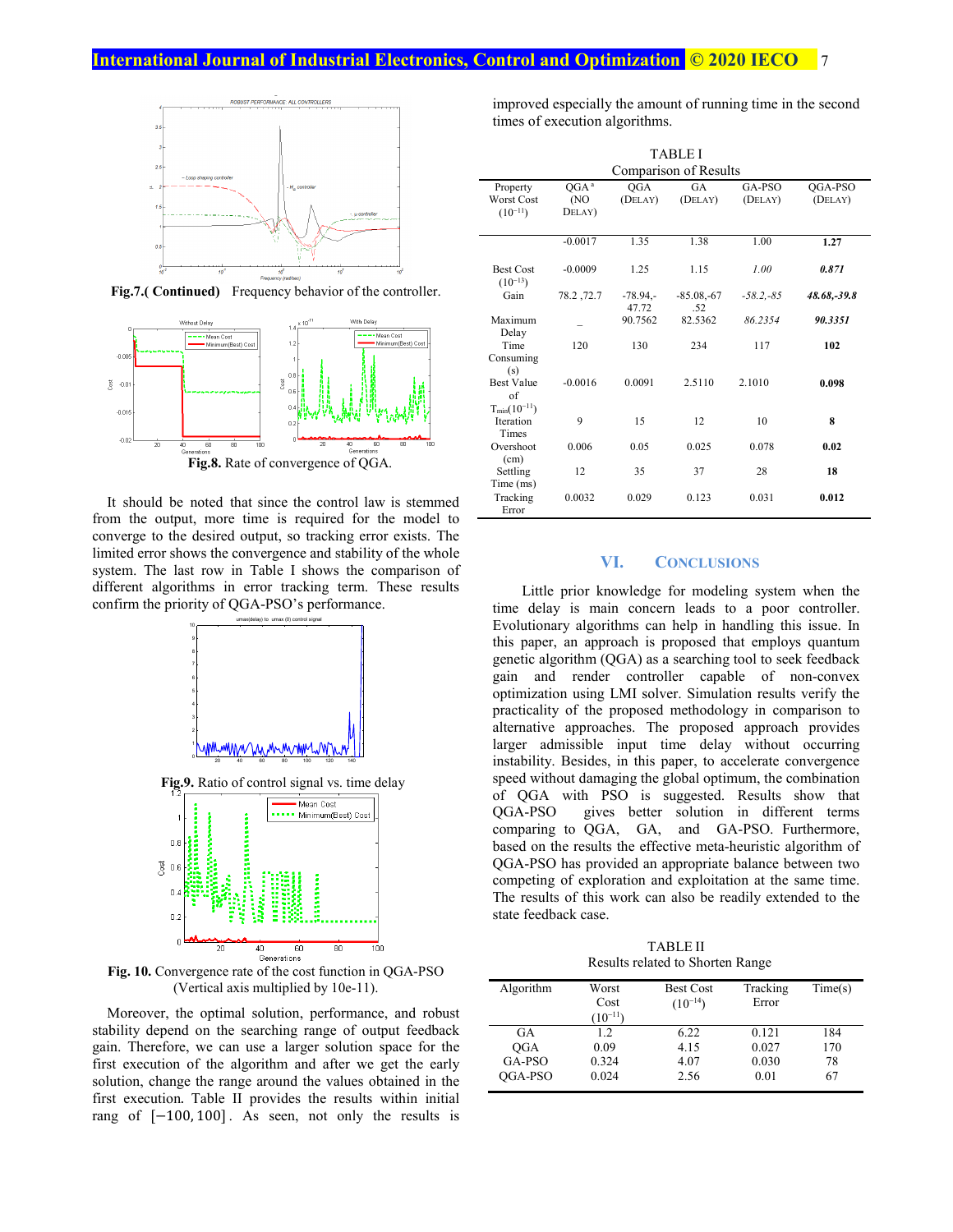## **International Journal of Industrial Electronics, Control and Optimization © 2020 IECO** 8

#### **REFERENCES**

- [1] G. Zames, "Feedback and optimal sensitivity: Model reference transformations, multiplicative seminorms, and approximate inverses," *Automatic Control, IEEE Transactions on,* vol. 26, pp. 301-320, 1981.
- [2] T. S. Iwasaki, R.E., "All controllers for the general H∞ control problem:LMI existence conditions and state space formulas," *Automatica,* vol. 36, pp. 824–837, 1994.
- [3] P. P. Khargonekar and M. A. Rotea, "Mixed H2/ H∞ control: a convex optimization approach " *Automatic Control, IEEE Transactions on,* vol. 36, pp. 824-837, 1991.
- [4] P. Apkarian and P. Gahinet, "A convex characterization of gain-scheduled H<sub>&infin;</sub> controllers," *Automatic Control, IEEE Transactions on,* vol. 40, pp. 853-864, 1995.
- [5] H. Y. Chung, S. M. Wu, F. M. Yu, and W. J. Chang, "Evolutionary design of static output feedback controller for Takagi-Sugeno fuzzy systems," *Control Theory & Applications, IET,* vol. 1, pp. 1096-1103, 2007.
- [6] D. E. Goldberg, "Genetic algorithms in search, optimization and machine learning " 1989.
- [7] Z. S. El-Razaz, M. E. D. Mandor, and E. S. Ali, "Damping controller design for power systems using LMI and GA Techniques," in *Power Systems Conference, 2006. MEPCON 2006. Eleventh International Middle East*, 2006, pp. 297-301.
- [8] S.-M. W. H.-Y. Chung, F.-M. Yu and W.-J. Chang, "H2/ H∞ Robust static output feedback control Design via Mixed genetic algorithms and linear matrix inequlity," *Journal of dynamic systems , Measurement and Control, ASME* vol. 127, pp. 715-722, 2005.
- [9] S. Te-Jen, W. Cian-Pin, and J. Gwo-Jia, "FIR equalization for nonlinear communication channels," in *American Control Conference, 2006*, 2006, p. 6 pp.
- [10] H. X. de Araujo and C. Garbin Langner, "H∞ Control for uncertain systems under time domain constraints," in *Decision and Control, 2005 and 2005 European Control Conference. CDC-ECC '05. 44th IEEE Conference on*, 2005, pp. 1325-1330.
- [11] D. Haiping and S. Xizhi, "Low-Order H∞Controller Design Using LMI and Genetic Algorithm," in *American Control Conference, 2002. Proceedings of the 2002*, 2002, pp. 511-512 vol.1.
- [12] H. Jui-Chung and C. Bor-Sen, "Genetic algorithm approach to fixed-order mixed mixed H2/ H∞ optimal deconvolution filter designs," *Signal Processing, IEEE Transactions on,* vol. 48, pp. 3451-3461, 2000.
- [13] G. K. M. Pedersen, Langballe, A. S. and Wisniewski, R., "Synthesizing multiobective H2/ H∞ dynamic controller using evolutionary algorithms," 2002.
- [14] G. J. Pereira and H. X. de Araujo, "Robust Output Feedback Controller Design via Genetic Algorithms and LMIs: The Mixed H2/ H∞ Problem," in *American Control Conference, 2004. Proceedings of the 2004*, 2004, pp. 3309-3314 vol.4.
- [15] D. Yue, S. Won, and O. Kwon, "Delay dependent stability of neutral systems with time delay: an LMI approach," *Control Theory and Applications, IEE Proceedings -,* vol. 150, pp. 23-27, 2003.
- [16] Q. K. Li, Y. G. Li, and H. Lin, "H∞ Control of Two-Time-Scale Markovian Switching Production-Inventory Systems," *IEEE Transactions on Control Systems Technology,* vol. PP, pp. 1-9, 2017.
- [17] T. Zhao and S. Dian, "State Feedback Control for Interval Type-2 Fuzzy Systems with Time-Varying Delay and

Unreliable Communication Links," *IEEE Transactions on Fuzzy Systems,* vol. PP, pp. 1-1, 2017.

- [18] J. Dyn, "LMI Based to Robust Genetic Control Design for a Class of Uncertain Neutral Systems With State and Input Delay," *Journal of Dynamic Systems, Measurement, and Control* vol. 128, pp. 675-681, 2006.
- [19] H. Du, Lam.J,Sze.K.Y., "H∞ disturbance attenuation for uncertain mechanical systems with input delay," *Transactions of the Institute of Measurement and Control* pp. 37-55, 2005.
- [20] J. D. Chen, "Stability criteria for large-scale time-delay systems: the LMI approach and the Genetic Algorithms," vol. 35, 2006.
- [21] H. Du and N. Zhang, "control for buildings with time delay in control via linear matrix inequalities and genetic algorithms," *Engineering Structures,* vol. 30, pp. 81-92, 2008.
- [22] Z. Fanggeng, D. Jinyan, L. Sujian, and S. Jiangsheng, "An improved ant colony optimization algorithm with embedded genetic algorithm for the traveling salesman problem," in *Intelligent Control and Automation, 2008. WCICA 2008. 7th World Congress on*, 2008, pp. 7902-7906.
- [23] Z.-J. Lee, S.-F. Su, C.-C. Chuang, and K.-H. Liu, "Genetic algorithm with ant colony optimization (GA-ACO) for multiple sequence alignment," *Applied Soft Computing,* vol. 8, pp. 55-78, 2008.
- [24] X. W. S. W. T. Li, and L. Xu, "Improved GA and PSO culled hybrid algorithm for antenna array pattern synthesis," *Electromagnetics Research,* pp. 461–476, 2008.
- [25] F. Sabahi and M.-R. Akbarzadeh-T, "Soft LMI-Based H∞ Control with Time Delay " in *In: Ane B., Cakravastia A., Diawati L. (eds) Proceedings of the 18th Online World Conference on Soft Computing in Industrial Applications (WSC18). WSC 2014. Advances in Intelligent Systems and Computing, vol 864. Springer, Cham* ed, 2019.
- [26] K.-H. Han and J.-H. Kim, "Quantum-Inspired Evolutionary Algorithm for a Class of Combinatorial Optimization," *IEEE TRANSACTIONS ON EVOLUTIONARY COMPUTATION,,*  vol. 6, pp. 580-593, 2002.
- [27] H. Miao, H. Wang, and Z. Deng, "Quantum Genetic Algorithm and its Application in Power System Reactive Power Optimization," in *2009 International Conference on Computational Intelligence and Security*, 2009, pp. 107-111.
- [28] L. Zhang, H. Lv, D. Tan, F. Xu, J. Chen, G. Bao*, et al.*, "Adaptive quantum genetic algorithm for task sequence planning of complex assembly systems," *Electronics Letters,*  vol. 54, pp. 870-872, 2018.
- [29] X. Na, Z. Li, C. Xiaolong, and D. Yumin, "An improved quantum genetic algorithm for grouping strategy," in *2017 IEEE 17th International Conference on Nanotechnology (IEEE-NANO)*, 2017, pp. 657-662.
- [30] P. Gahinet, "Explicit controller formulas for LMI-based H∞ synthesis," in *American Control Conference, 1994*, 1994, pp. 2396-2400 vol.3.
- [31] K. Zhou, Doyle, J., "Robust and Optimal Control," 1996.
- [32] R. Lahoz-Beltra, "Quantum Genetic Algorithms for Computer Scientists," *Computers 2016, 5(4), 24,* vol. 5, p. 131, 2016.
- [33] C. P. Gahinet, Nemirovski, .A, Laub.A.J and Chilali.M, "LMI Control Toolbox," *The MathWorks, Inc* 2008.
- [34] M. Clerc and J. Kennedy, "The particle swarm explosion, stability, and convergence in a multidimensional complex space," *Evolutionary Computation, IEEE Transactions on,*  vol. 6, pp. 58-73, 2002.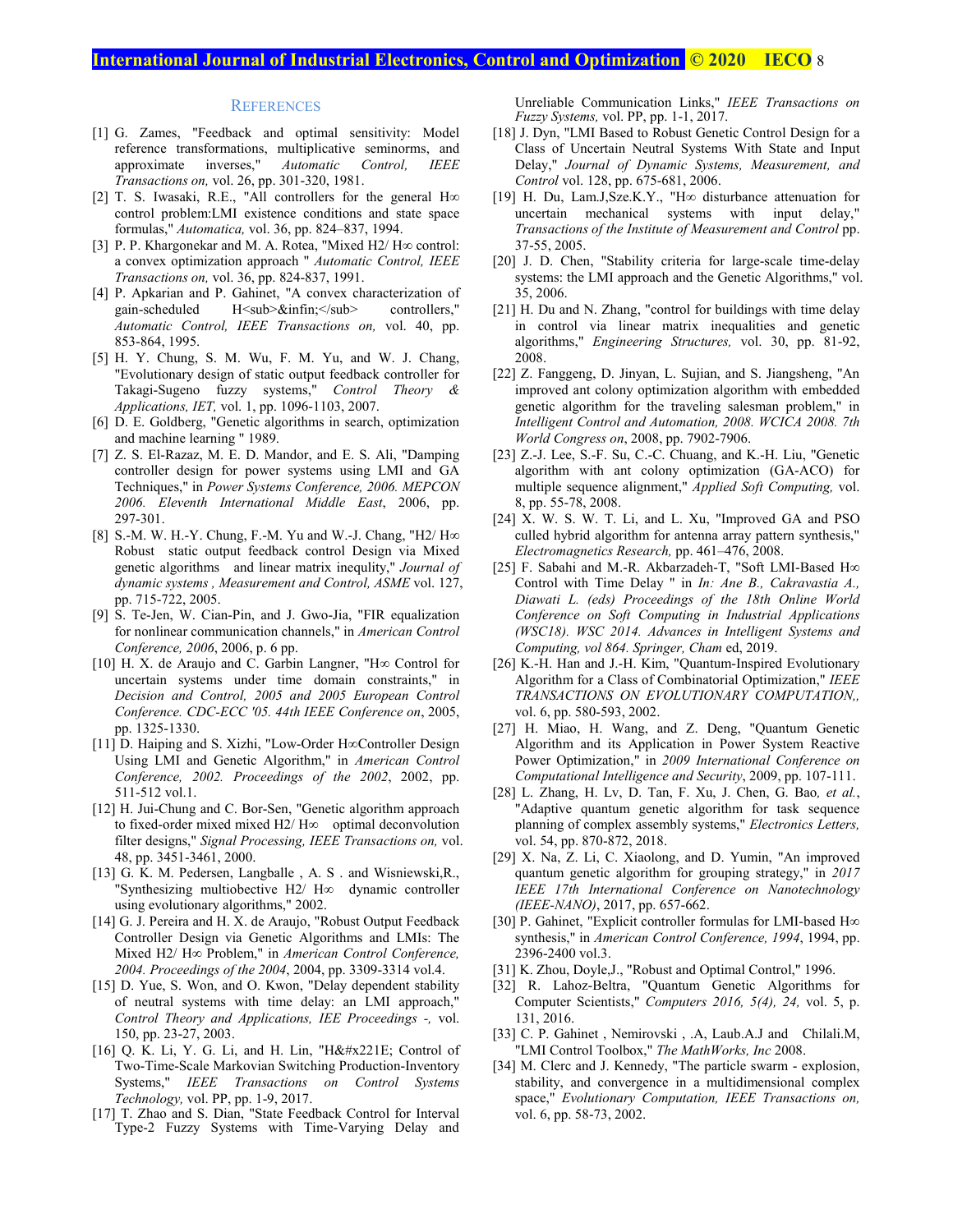

 Farnaz Sabahi received the Ph.D. degree in control engineering from the Department of Electrical Engineering, Ferdowsi University of Mashhad, Mashhad, Iran. She is currently Assistant Professor and the Director of Soft Computing Laboratory with Department of Electrical Engineering, Faculty of Electrical

and Computer Engineering, Urmia University, Urmia, Iran. Her current research interests include the areas of fuzzy logic, decision systems, control, soft computing, robotics, and machine learning.